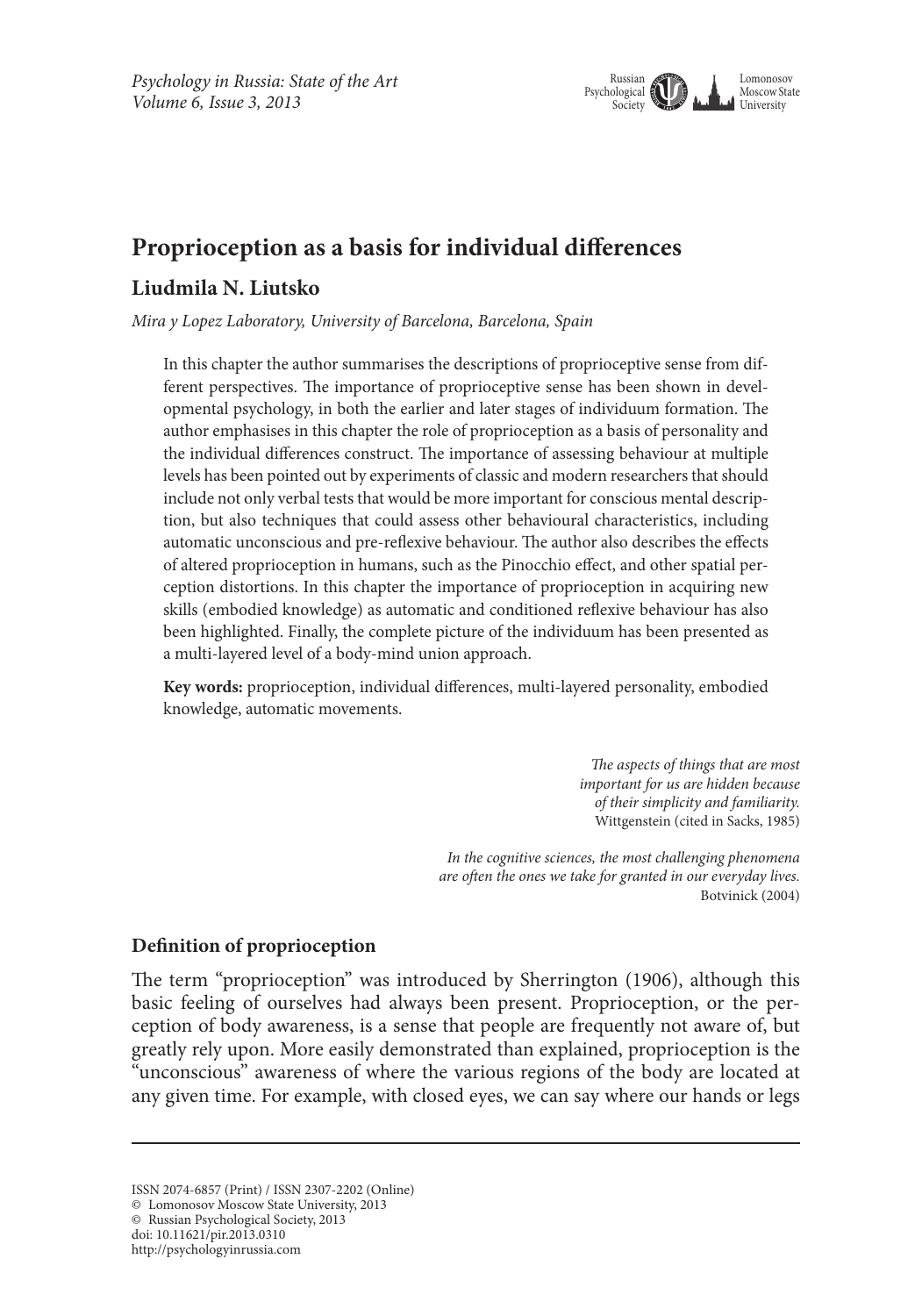are at this moment. Without proprioception we could not bring a spoon bearing soup into the mouth, ride a bicycle, or change the gears of a car without looking at our hands or feet.

### **Proprioception as described by Sechenov**

In his 1863 work "Refleksi golovnogo mozga" [*Reflexes of brain*], the renowned Russian physiologist Sechenov called proprioception a "dark muscle sense" (Sechenov, 2013, originally published 1863), and described the role of that muscle sense in the training of vision, hearing and other senses, especially in his work "Elements of Thoughts" (Sechenov, 2013). He demonstrated that spatial vision is formed first of all with the help of proprioceptors of the eye muscles, and secondly, due to multiple evaluation and combination of distance by eyes or legs. As for distance measurements, we still conserve in some countries "proprioceptive" (related to the length of body parts) units like "feet", "inch", or old ones such as ell (originally a cubit, i.e., approximating to the length of a man's arm from the elbow to the tip of the middle finger, or about 18 inches), dactilus or digit, and palm in ancient Greece.

As Sechenov thought, the muscle is not only analysing components of space, but also of time: "Near, far, height of subjects, their traces and velocities — all are the products of the muscle sense… The same muscle sense, being partial (fractioned) in periodical movements, becomes a partial measurement instrument of space and time" (Sechenov, 2013).

Proprioception is tested by Russian neurologists when they ask patients to touch their nose with their finger or walk with their eyes closed along a straight line drawn on the floor. It is also checked by American police officers by having a suspect touch their nose with their finger, with eyes closed, to gauge alcohol intoxication: people with normal proprioception make an error of no more than twenty millimetres.

#### **Effects of alterations in proprioception**

When proprioception is altered, sensitive ataxia can take place, as in the clinical case described by Wingenshtein (Schmidt, 1984), when a patient after an operation had lost her proprioception and gradually forgot how to move or eat, and even stopped breathing. To remain functional, she would compensate for proprioceptive loss by other senses, principally by vision, as in the Ian Waterman case (BBC movie, 1998, *The man who lost his body*). If proprioceptive impairment takes place due to some body part being missing from one's mental self-image, we need to check it visually (to look down at our limbs, for example) or by touch (to pinch ourselves to feel this part); however, under a complete loss of proprioception in all or a part of body, we simply cannot feel it and may guide ourselves only visually, as in the Ian Waterman case. In order to learn to walk again, he used his eyes and needed to always look at his feet while moving (BBC documentary, 1998, *The man who lost his body*).

Small proprioceptive alterations are felt when one catches cold or is simply tired. Under vibration or other external/internal stimuli (real and virtual) proprioceptive changes can appear, such as the "Pinocchio effect" (Kilteni, Normand, Sanchez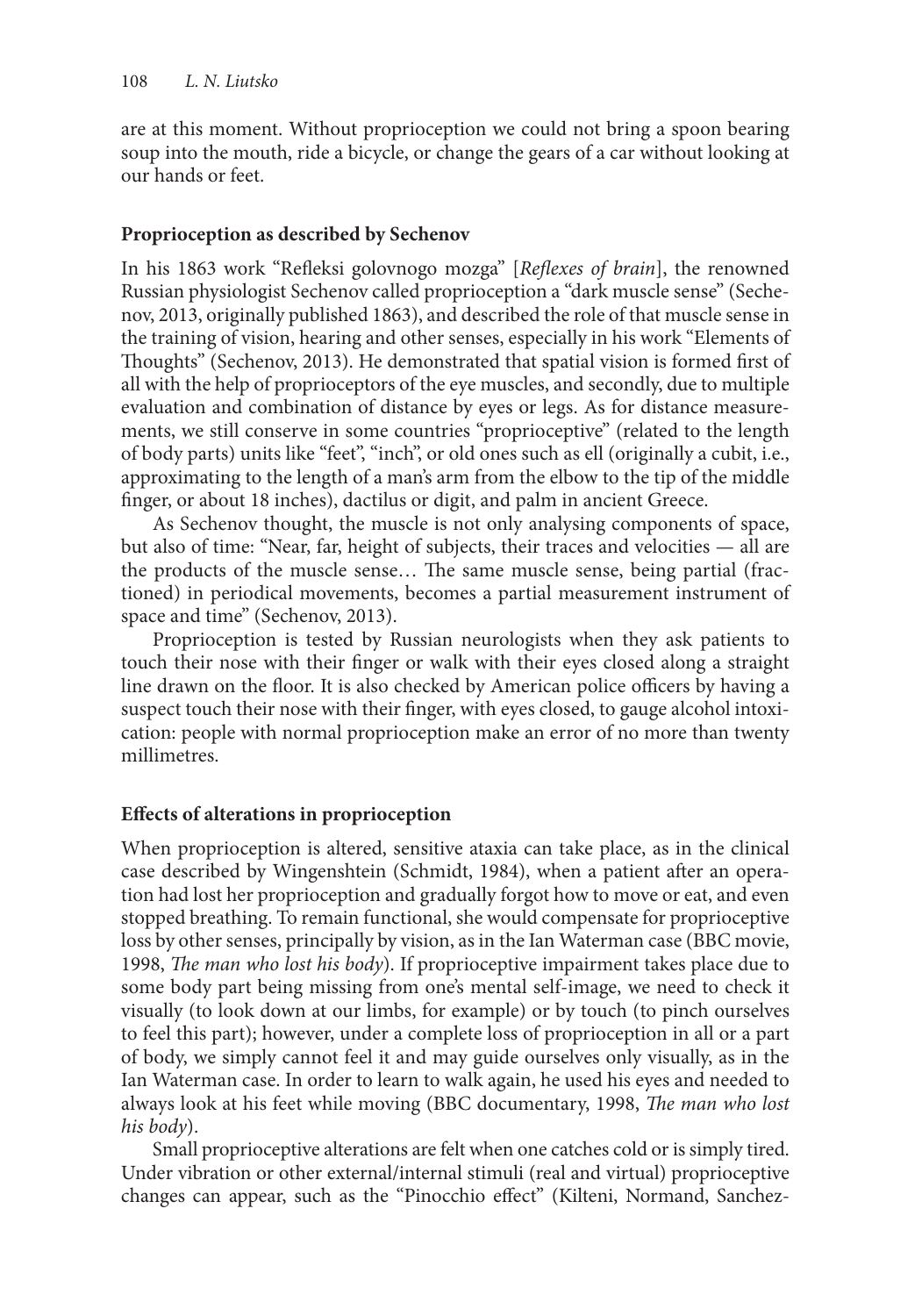Vives, & Slater, 2012; Lackner, 1988) when body size perception is altered (perceived as too large or too small). To experience the "Pinocchio Illusion", you need to apply a vibrator to the biceps tendon while one holding your nose with the ipsilateral hand. Muscle stretching occurs due to stimulation of the muscle spindles by the vibrator, creating a kinesthetic illusion of the arm moving away from the face. Since the fingers are still holding the nose, this results in a perception that the nose is moving away from the face also, and thus enlarging. Similar effects (changes of body part sizes) happen during epilepsy or migraine auras, or during changes in gravity when astronauts are passing the frontier of Earth's gravity, or in reactive airplane tests that take the ballistic curve of Kepler (when weightlessness lasts between 20 to 60 seconds), as per Lebedev's self-observation (Leonov & Lebedev, 1965):

Due to motor noise and vibration, I guessed that the airplane was accelerating. After several seconds the overload had occurred… I felt like I was falling down an abysm. This feeling, I estimated as lasting 1-2 seconds… Knowing very well theoretically about difficulties of weightlessness, I expected to spend it badly; however it was a contrary reaction. I felt delight that transformed later into euphoria… Then the overload started again. The state of weightlessness came suddenly and I flew up and then off in an indefinite direction. It was a moment of full disorientation in space. Later I came to recognize the situation. I saw the floor and walls of the room. The latter seemed to be enlarging. The illusion was like looking through inverted binoculars. When I looked at the floor, it was enlarging and shrinking as if escaping and moving from me. At that moment I tried to grab for something. Though the objects seemed to me to be close, I could not reach them and that fact provoked the sharpest emotional excitation."

EGG results proved that weightlessness worked as a powerful excitatory stimulus; for this reason, people who had weak nervous systems had greater space disorientation and felt the "world crush" symptom, while people with strong nervous systems merely felt positive (sthenic) emotions. Moreover, the reactions that appeared during weightlessness flights correlated to reactions in other stressful situations (such as during parachute jumping, etc.). However, even in people with strong nervous systems, these flights through vestibular-proprioceptive stimuli had become habitual, and people could experience emotional-neurotic breakdowns (reactive neurosis) in cases of astenisation and chronic fatigue (Leonov & Lebedev, 1965).

If proprioception on the first level involves afferent signals to the Central Nervous System (CNS), at the second level it comprises the feeling of body parts as their projection in the cortex. The above-mentioned somatosensory homunculus is also believed to be related to Phantom Limb Syndrome: when a person continues to feel a limb or other amputated part of body (appendix, tooth, etc.) (Ramachandran & Hirstein, 1998; *Phantom limb*, 2009). Phantom sensations can occur as passive proprioceptive sensations of the limb's presence, or more active sensations such as perceived movement, pressure, pain, itching or temperature. The missing limb often feels shorter and may feel as if it is in a distorted and painful position. Occasionally, the pain can be made worse by stress, anxiety, and weather changes (Arena, Sherman, Bruno & Smith, 1990; Phantom limb, 2009), and the intensity and continuity of the illusory perception can depend on individual differences. Thus, positive significant correlations were found between neuroticism and evocation latencies;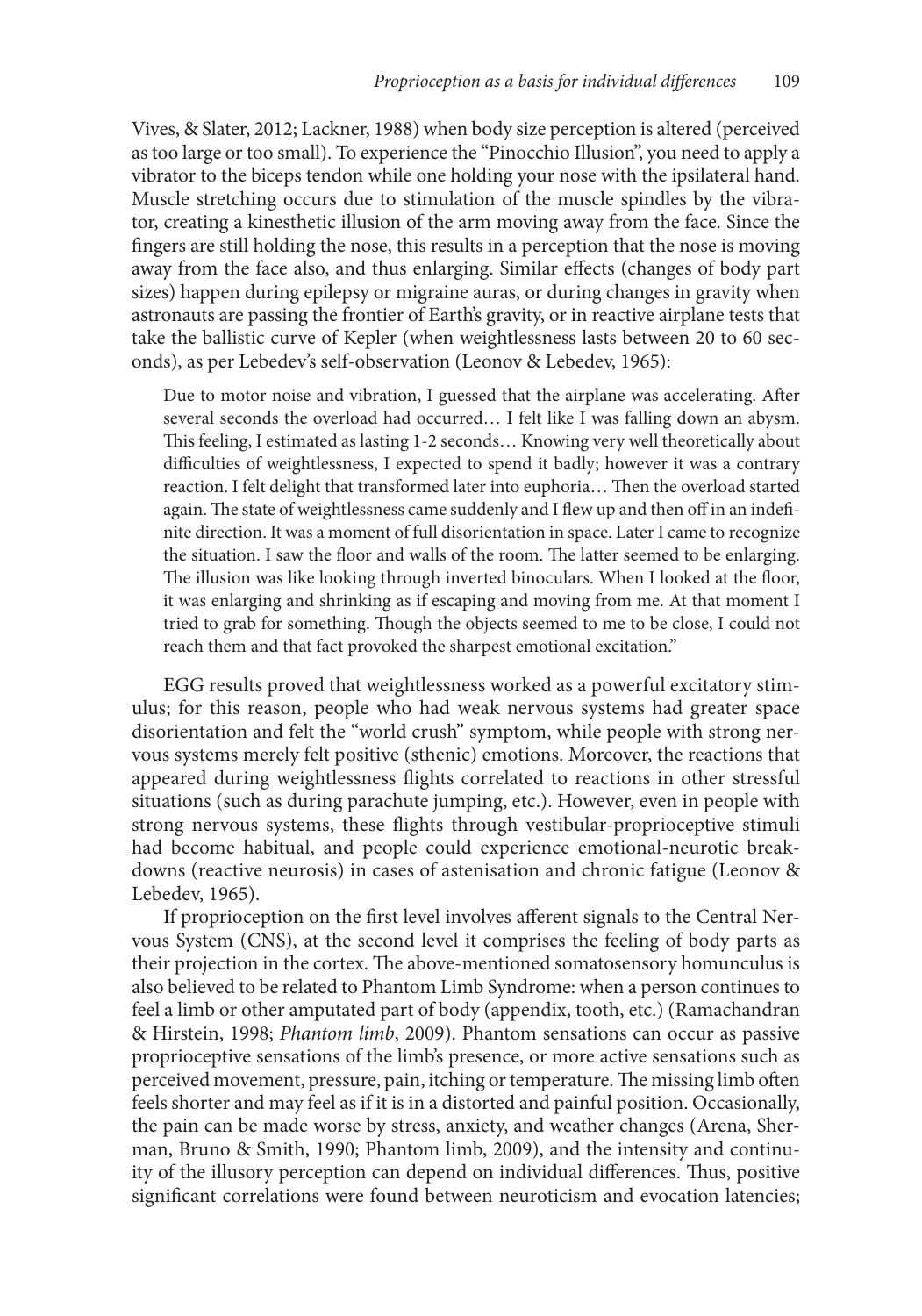while the intensity and continuity of the illusory sensations were significantly described with more amplitude by extroverts in comparison to introverts (Juhel & Neiger, 1993).

# **Awareness of proprioceptive sense and other definitions of proprioception**

Since the proprioceptive sense often goes unnoticed because humans adapt to it (this is an effect of habituation or desensitization to a continuously present stimulus), we can become aware of it when we lose it. Particular cases of induced proprioceptive loss are local anaesthesia before operations: teeth or some part of the body before a surgical intervention. Temporary loss or impairment of proprioception can apparently happen periodically during growth, mostly during adolescence, or may be altered when large increases or decreases in bodyweight/size occur due to fluctuations of fat (liposuction, rapid fat loss, rapid fat gain) and muscle content (bodybuilding, anabolic steroids, catabolises/starvation) or in those who gain new levels of flexibility, stretching, and contortion. Moreover, proprioceptive sense and body size performance related to it can be altered by vibration (Longo, Kammers, Gomi, Tsakiris, & Haggand, 2009).

At present there is in fact no clear definition of proprioception: apart from being narrowly connected to equilibrioception (balance), proprioception is sometimes interchangeable with kinaesthesia, although the latter specifically excludes the sense of equilibrium or balance, and can be counted as a subset of proprioception (Proprioception<sup>a</sup>, 2007). Although we have always had the basic sense of proprioception, and even though scientists started to pay attention to it at the end of the 19<sup>th</sup> century, almost hundred years later questions related to proprioception in the article "Where does Sherrington's 'muscular sense' originate?" were still unclear (Matthews, 1982).

Other definitions of proprioception appeared later on. One of them included a broader context of proprioception that was based not only on pure physiological sense, but was also expanded to the "self-perception of thought" in which thought is aware of its movements (Bohm, 2007).

# **Proprioception as a basis of personality in Allport's theory**

Previously, proprioception was one of the components of "self" ("I") or "ego" that was expanded in the theory of psychology by Gordon Allport (*Gordon Allport*, 2006), who operated using the term "proprium" ("my own" from Latin) instead. Following his ideas, the development of "proprium" has eight stages to reach maturity, the first of which comprises a proprioceptive awareness that together with interoceptive and touch sense were a basis of the whole "self" or "proprium" construction and development, or "propriate" functions:

**1. The Sense of Body or Bodily Self** (develops in the first two years of life) is a sense, or awareness, of one's own body and its sensations; it is a basic axis of personality development and an anchor for self-awareness. In this, all bodily organic feelings are included even though we had not been aware of them until some painful or unpleasant sensation appeared. We perceive everything related to our body as something warm, close and pleasant; and everything alien to it as something cold,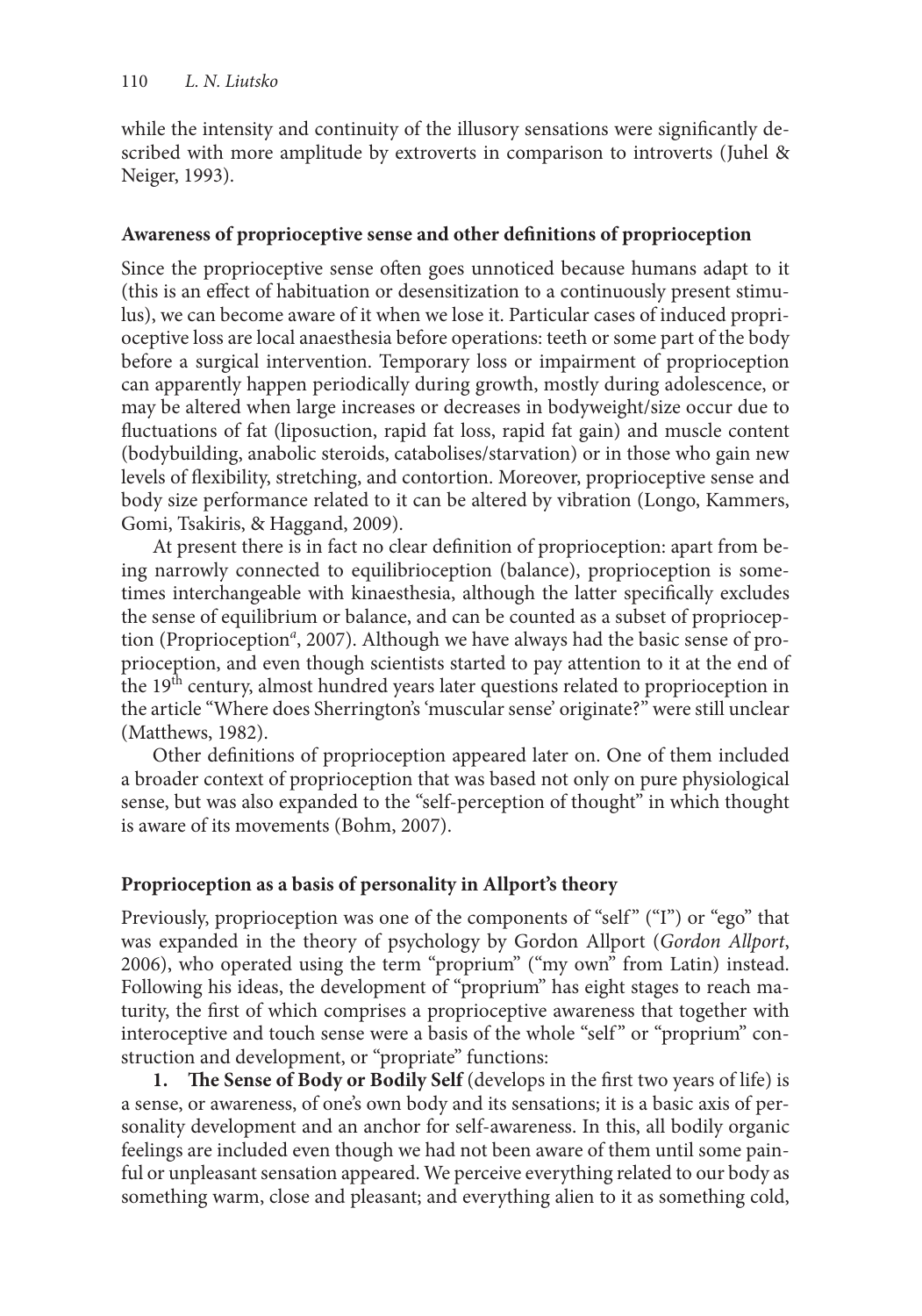distant and unpleasant. Allport's favourite demonstration of this aspect: Imagine splitting saliva into a cup — and then drinking it down. What is the problem? It's the same stuff that you swallow all day long; however, it has left your bodily self and thereby become foreign to you.

**2. The Sense of Self-Identity** (develops in the first two years) — is a sense which grows gradually and is most evident when the child, through acquiring language, recognizes himself as a distinct and constant point of reference. First children recognize their name among a flood of sounds, and later they understand that they are the same person despite external (due to growth) and internal (thought) changes.

**3. The Sense of Self-Esteem or Pride,** which is an individual's evaluation of himself and the urge to want to do everything for oneself and take all the credit. It is an exaltation of the ego; an ego that is inherent to man by nature, and needed for survival. Everyone tends to self-assertion, and must have a sense of pride in themselves, and be self-satisfied. It is a time when we recognise that we have value to others and to ourselves. This is especially tied to the continuing development of our competencies.

**4. The Sense of Self-Extension** (occurs during the third year of life), which states that even though some things are not inside my physical body they are still very much a part of my life. Certain things, people, and events around us also come to be thought of as central and warm, and essential to existence. Some people define themselves in terms of their parents, spouse, children, clan, gang, community, college or nation. Some find their identity in activities: I am a psychologist, a student, a bricklayer. Some find identity in a place: my house, my home town. When their child does something wrong, parents can feel guilty about it. If someone scratches our car, we can feel like they hit us. While at an early age, the child identifies himself with his parents or joys that "pertain" to him, later this feeling is extended to other social groups (classmates, neighbours, nation). At a mature age this process can be expanded to the processes of development of abstract ideas and moral values.

**5. Self-Image (**develops between four and six), or how others view "me", is another aspect of selfhood that emerges during childhood. This is the "lookingglass self," as others see me. This is the impression I make on others, my appearance, or my social esteem or status, including my sexual identity. It is the beginning of consciousness, ideal self, and persona.

**6. Sense of Self as a Rational Coping being** (occurs between the ages of six and twelve), when the rational capacity to find solutions to life's problems appears. This sense is related to abstract thinking and planning, and allows people to cope effectively with the demands of reality.

**7. Propriate Striving or Motivation** (the core problem for the adolescent according to Allport; normally develops after twelve). It is the selection of occupation or other life goal, when adolescents know that their future must follow a plan, and in this sense it makes them lose their childhood. It is related to forming an ideal view of our self, and direction for future development (where an intentional drive takes over from natural desires and impulses) and is more closely related to reflecting interest, tendency, disposition, anticipation, planning, problem solving, focus and intention. This is our self as goals, ideals, plans, vocations, callings, a sense of direction, and a sense of purpose.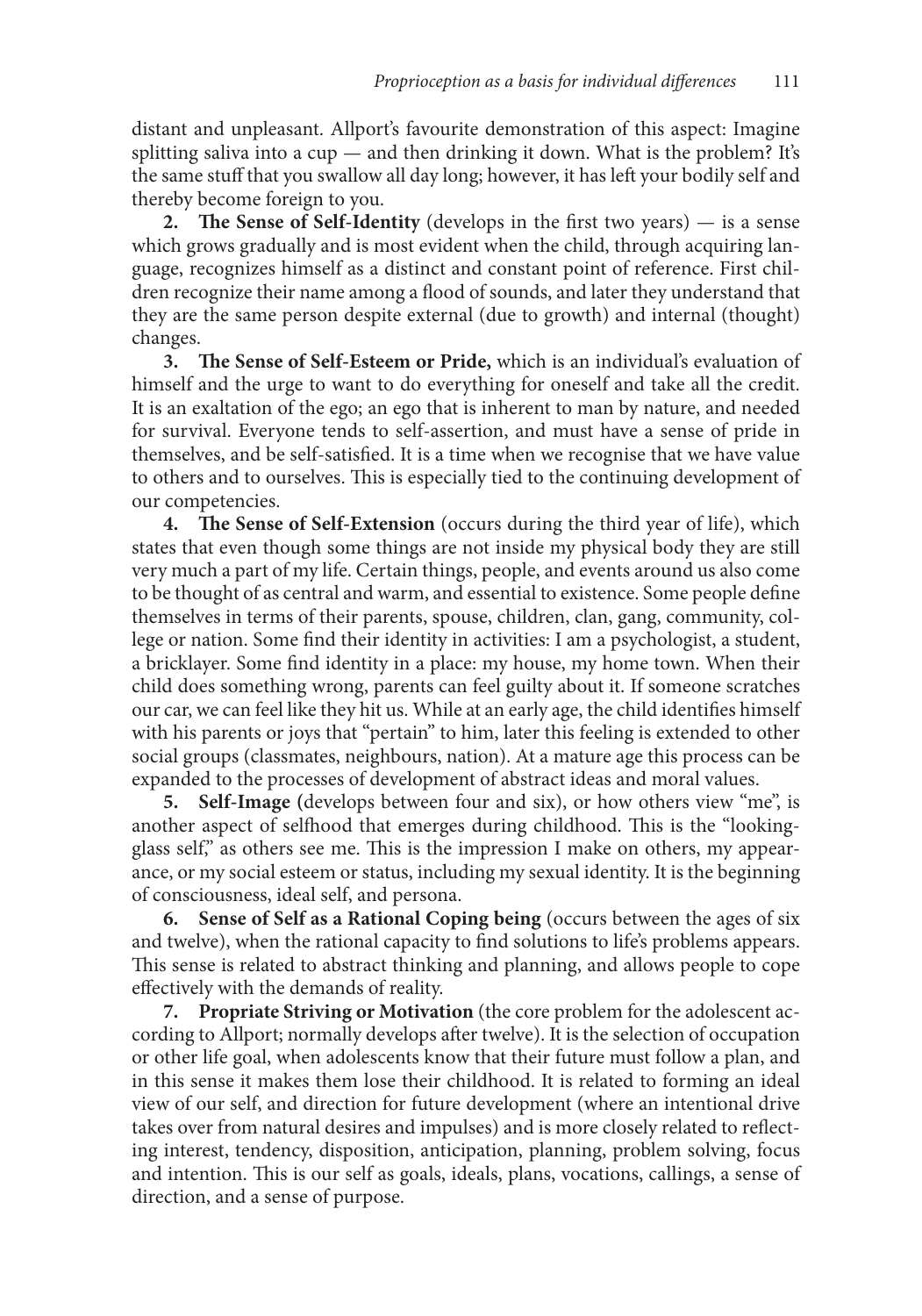**8. Self as Knower or as Subject of Knowledge** — a feature that, according to Allport, rises above the other propriate functions and synthesises them. It lies in the fact that man knows not only the objects of matter, but also himself, resulting in the development of man's capacity for self-knowledge and self-awareness. The knower (thinking agent) "rides" on top of them. The thinker is different from his or her thoughts.

The first three functions — senses of body, of self-identity and and self-esteem — are developed in early childhood. The other functions are enlarged over time, and depend on individual features of men, own life paths, or experience. Gordon Allport emphasized that at any stage of personality development, not just one propriative function is developed but a fusion of several. For example, in the situation of maturation of self-understanding, the rational subject of proprium, personal motivation (striving), an extension of "ego", and self-image are activated. According to Allport, proprium is a positive quality of human nature, related to creative personality development. He was simultaneously a believer in the uniqueness of the individual and the wholeness of personality.

# **Multi-layered model of personality**

Corr and Mattews (cited in Corr, 2010) noted in their Introduction to the *Cambridge Handbook of Personality Psychology:*

A persistent theme… has been the multi-layered nature of personality, expressed in individual differences in neural functioning, in cognition and information-processing, and in social relationships. Abnormal personality too is expressed at multiple levels. Despite the inevitable difficulties, a major task for future research is to develop models of personality that integrate these different processes.

The multilayered presentation of the human being is represented by the collective unconscious depicted in traditional souvenirs, such as the "Matryoshka" doll that was popular not only in Russia, but also in Japan and other Eastern European countries (Fig. 1).



Figure 1. "Matryoshka", a traditional Eastern souvenir, represents a multilevel personality model (bio-psi-social-historical). Its interior is reminiscent of a Universe model (photo and picture adapted by author).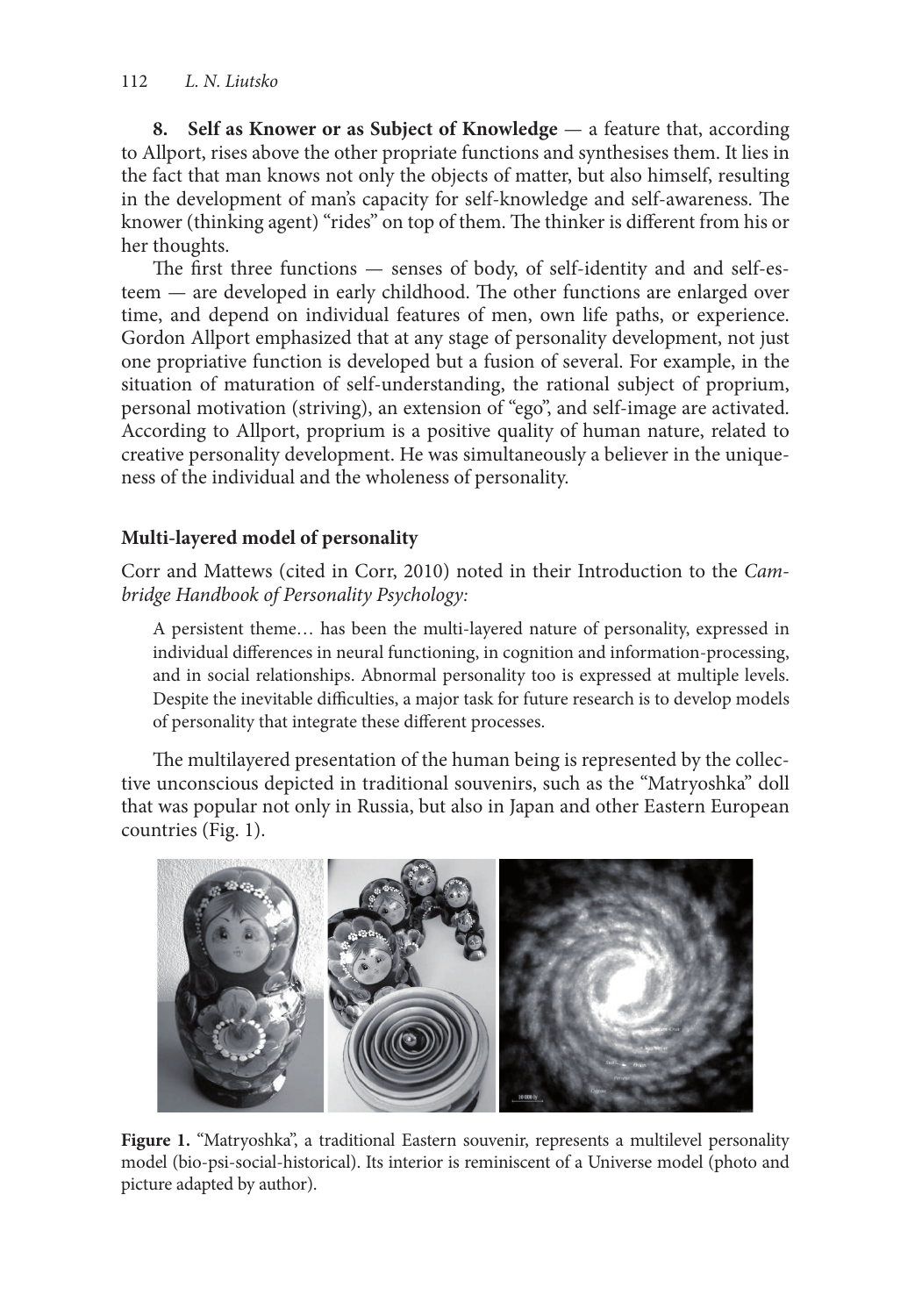Despite some common personality traits in persons and their similarity in body composition, the most integrative picture is obtained at the level of individual description, performed by singular case studies, such as was described by the neuropsychologist Luria (1968, 1972) and by Sacks (1985). Each person is a microcosm, a mini-Universe that reflects the external world with individual features. The exteroceptive senses "adjust" our perception and reduce the individual internal variability which is more fully expressed by the proprioceptive sense, and is independent of external influence (Enoka, 2002).



**Directional deviations in transversal plane based on visual (PV) and proprioceptive (P) only feedback**

Figure 2. Comparative graphic of the subject's performances (X-axis) in different sensory conditions: PV — proprioceptive-visual and P — proprioceptive only.

As an example of the range of individual variability between fine graphomotor performance of individuals in condition with vision (PV) and in proprioceptive (P) only, when the participant did not see either the graphical feedback of his drawings nor his own hand position is represented in Figure 2 (Tous-Ral & Liutsko, 2012; Liutsko & Tous-Ral, 2012). MANOVA analysis has shown the significant differences between fine graphomotor performances when comparing both sensory conditions (PV vs. P) (Tous-Ral, Muiños, Liutsko, & Forero, 2012). For this reason, also continuing the Mira y Lopez tradition, the proprioceptive sense was used by Prof Tous (2008) to create the Proprioceptive Diagnosis of Temperament and Character (Tous Ral, Muiños, Tous López, & Tous Rovirosa, 2012) which can complement verbal techniques in personality assessment thus providing, in a sum, a global picture of a person.

#### **Learning with the help of proprioception and automatic behaviour**

Proprioception plays an important role in our daily lives (Goble, Noble, & Brown, 2010). Its automatic performance is done mainly on the unconscious level: visceral organ regulation (respiration, heart function, etc.), locomotive synchronization for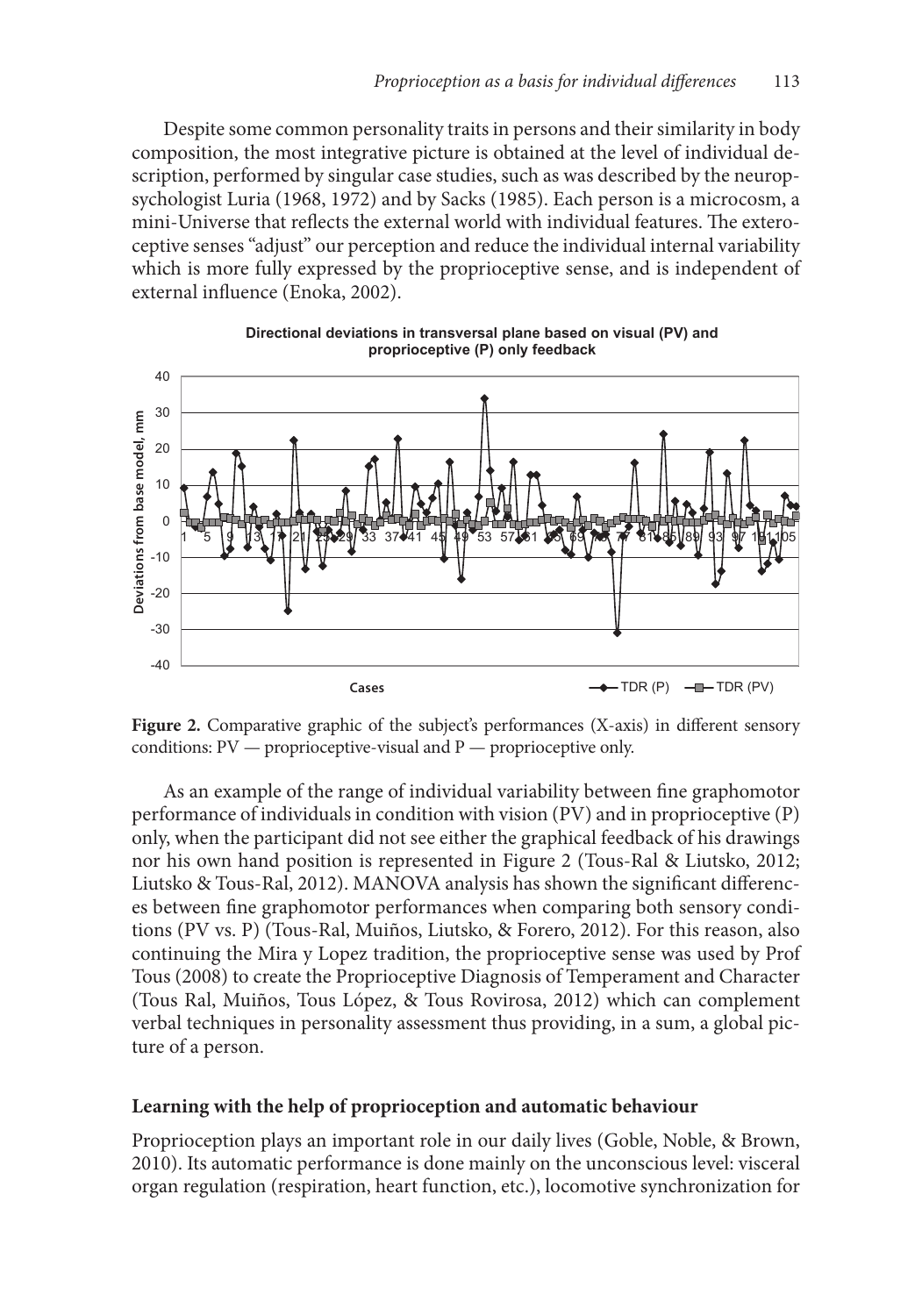balance, and optimal kinematics in humans (we have an autopropulsive mechanism that consists of about 600 muscles, 200 bones and several hundred tendons) or in animals (how a centipede coordinates all its legs) (Fig. 3).

Proprioception is a basis for acquiring automatic knowledge, sometimes called know-how or "embodied" knowledge (Barsalou, 2008; Sebanz, Knoblich & Humphreys, 2008 of the kind based on practical experience, daily routine activity, or professional skills. When we start to learn a new skill, such as cycling or driving, we need to see our feet pedalling or our hand changing the gear; however, with time and repeated practice we do it on the proprioceptive level and without visual guidance, apparently working on autopilot (Lee, Swinnen, & Serrien, 1994). Without proprioception we would have no professional pianists, painters, ballet dancers, circus acrobats, or sportsmen.



**Figure 3.** Muscular-joint-skeletal human presentation and centipede (picture adapted by author).

Practical knowledge, due to proprioceptive sense, becomes "embodied" knowledge, allowing us to be less stressed during multiple and/or prolonged activities. Such habits and skills start to work automatically and without our brain control, as reflexions. In order to appreciate this, we could mention the examples of automatized movements from the experiments of the renowned Russian physiologist Sechenov, carried out more than 100 years ago (Sechenov, 2013):

- 1) When a *decapitated* frog's leg was pinched, the frog tried to remove the leg from the stimulus; however, when the leg was daubed with an acid, the frog scrubbed the leg with another part of the body.
- 2) When a frog *without a brain* was pinched on the table, it started to crawl in order to escape from the stimuli; however, when it was pinched in water, the frog started to swim.

These examples were of "rational" behaviour that worked as an automatic reflex.

Corr (2010) pointed out, in consideration of importance, multiple levels of behavioural control that require recognition of both (a) the relationship between automatic (reflexive or pre/non-conscious) and controlled (reflective, often with conscious representation) processes and (b) their time pattern (or lateness of controlled processes and their awareness). Modern researchers have shown that we become aware of our actions, or that controlled processing comes, with a lag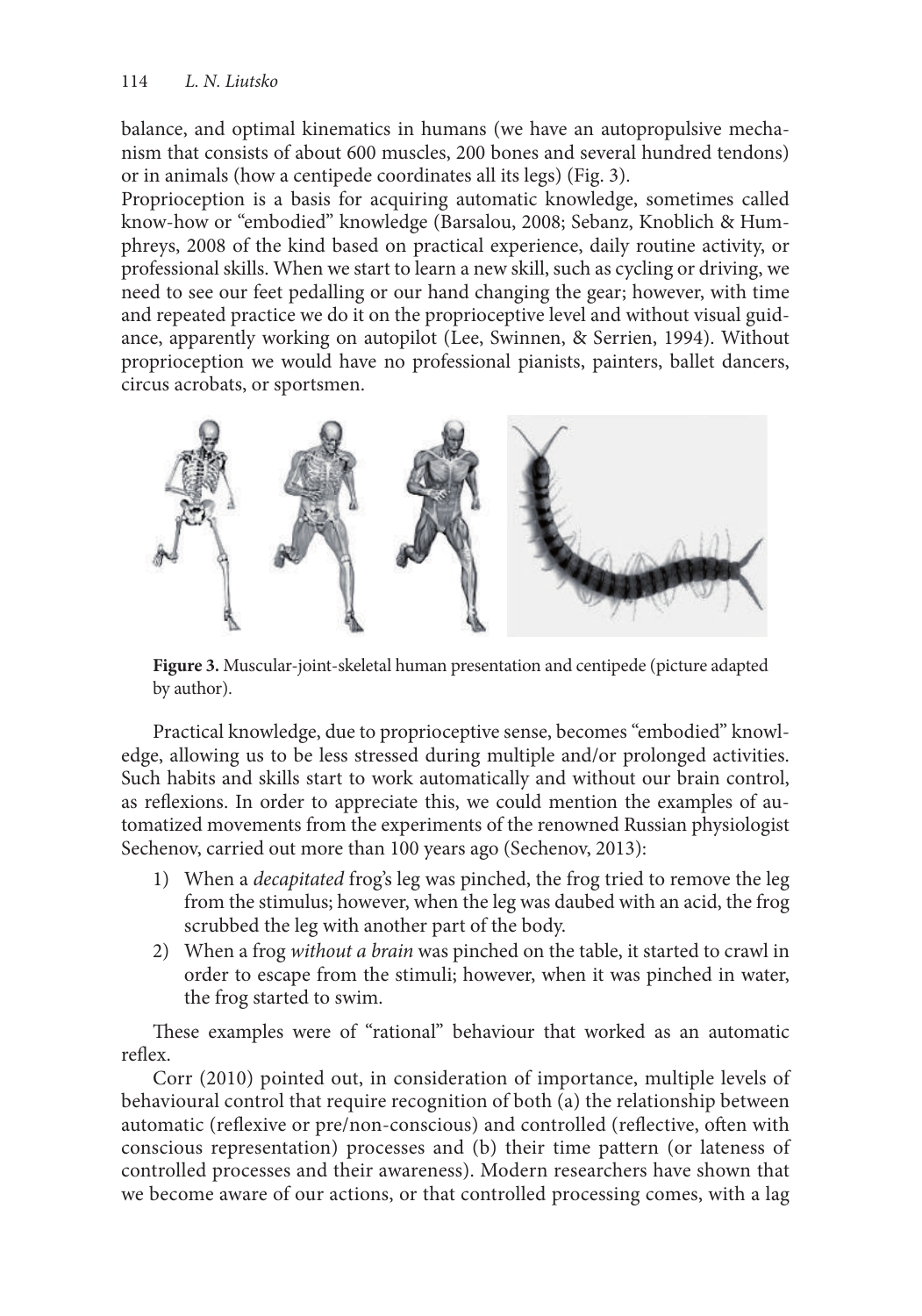time of 300–500 msec after the action had been started, i.e. mind followed by brain events (Corr, 2010). In Libet's experiments (cited in Corr, 2010), the removal of the hand from a hot stove occurred before awareness of the hand touching the stove. According to Gray's theory (2004), the control of action consisted of late error detection and correction; i.e. it was related to cognitive processes that interrupt undesirable automatic brain-behaviour routines and correct for more adaptive ones.

Mechanisms of behavioural control (e.g. automatic vs. controlled processing) are fundamental in psychological explanation; and individual differences in these mechanisms may be assumed to play an equally important role in personality psychology. (Corr, 2010).

Corr (2010) stresses the importance of distinguishing between information obtained by different types of psychometric. While lexical tests (Big Five or others) can preferentially reflect controlled processing and conscious awareness that codifies important features of society (e.g. appreciation of artistic beauty; Openness), the importance of social interactions (Agreeableness), and following the norms and ethics established by society (Conscientiousness), then temperamental and biological measures (BIS/BAS and DP-TC), on the other hand, would reflect more dispositional, emotionally-based responses. This information can be more closely related to emotional control (Neuroticism) and Extroversion (it belongs to more automatically-elicited preference, since the preference to go to a lively party or to stay at home is not based on rational judgment, but more emotionally: likes and dislikes). We act as we feel and wish at a given moment, but when we reply to questionnaires we can fake an answer that can be more "rational" for our observers (especially in cases of special goals and interests, like applying for an attractive job). In this case the replies correspond more to our socially "desirable" behaviour than to our real selves. In this case we "supplement" or "modify" our behaviour to fit that accepted by the "norms" and "values" of the specific socio-historical culture of time.

To see how these values and qualities really are formed in children's behaviour, I would like to return to Sechenov's renowned work "Reflexi golovnogo mozga" (Sechenov, 2013). He explained that during development, children first like the "images" of their toys, and wish to be like their "heroes". Later, they transfer the qualities of these heroes to their own qualities as a model to follow: to be strong and without fear, to be generous and sympathetic, kind and honest, etc. The child, fusing with the image of his favourite hero, identifies with its qualities and transfers them to his own identity. Playing with his hero (it can be a reproduction of the live examples that surround him as well: parents, close friends or significant teacher figures, imaginary heroes from books, movies or videogames), the child repeats many times the actions of his "model", and words and attitudes toward to others, i.e. visual, auditory and action behaviour. Prof Ivannikov (2010) also mentioned in his lecture dedicated to achieving a socio-historical experience the importance of sense in the main activity of children: "Game (playing) is that type of activity of a child, in which the norms of human relationships are discovered and supported."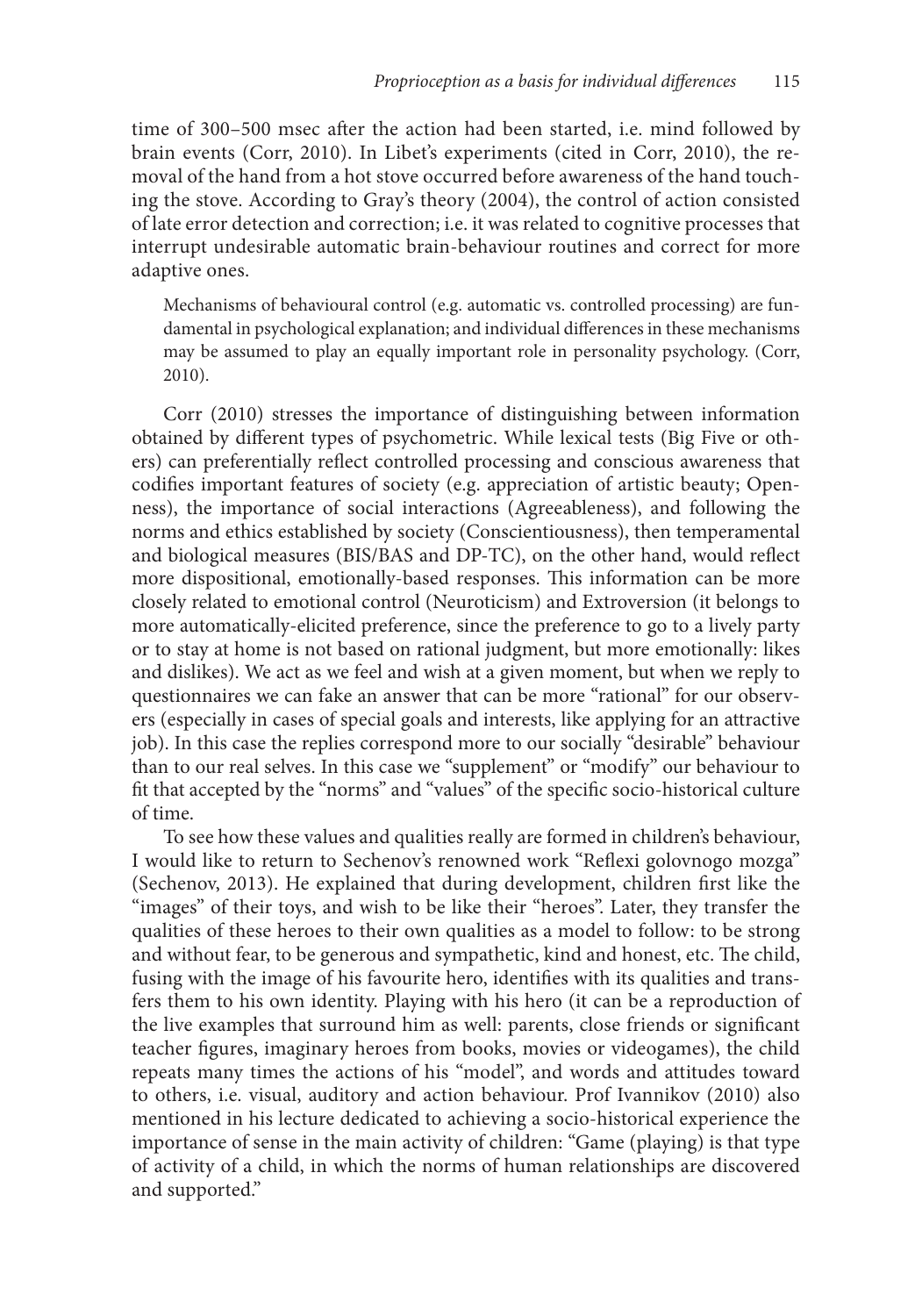### **Embodied cognition**

The issue of embodiment and situated cognition has arisen again recently as a core idea that perception, action, and cognition are shaped by the social context in which we engage with others, suggesting that cognition should be investigated at the group level rather than at the individual level (Knoblich, 2008; Sebanz, Knoblich, & Humphreys, 2008). Returning to the developmental growth of children, Sechenov (2013, originally published 1863) described how the "passion" of toys and play passes with time, although deep convictions relating to this behaviour remain and can acquire other forms. The boy who played a lot with knights, fighting for high moral values, will conserve his deep conviction to fight for justice: as a soldier, general or advocate, for example, or simply as a noble person. The Russian pedagogue Sukhomlinskij, in his work "I give my heart to children" (1985), said of education:

*Children should live in the world of beauty, fairy tales, music, painting, fantasy, creativity* (translated by author, Liutsko, 2013).

And the following passage from Leo Tolstoy has become an aphorism in the field of education (*Aphorism*, 2007):

*All moral education of children comes down to good* example*. If you live well or intend to live well, and in so far as you succeed in your "goodness" in life, children will have a good education* (translated by author).

A modern proof of one aspect of such a "visual" fusion is the activation of somatosensory parts of the brain, relating to an action a person simply watches in a video game, on the TV, or in a video recording (Lee, Swinnen, & Serrien, 1994; Repp & Knoblich, 2004; Scholz, 2010); this activation is more pronounced when the person is practising this type of activity, as compared to reading novels (Repp & Knoblich, 2004). Moreover, the so-called "mirror system" (formed by mirror neurons) matches observation and execution in goal-related actions, and appears to be to some degree a "functional" equivalent, somewhere between simulating, observing and performing an action (Sebanz, Knoblich, Stumpf, & Prinz, 2005). People tend to reproduce automatically by internal or imagined replication of the posture they observe, mimicking facial expressions and gestures; this covert imitation requires the use of implicit knowledge of one's own body (Bosbach, Knoblich, Reed, Cole, & Prinz, 2006). In addition, the use of expert models also has considerable pedagogical support by means of *a perceptual blueprint*, a precise representation of the perceptual demands of the task. The suggestion that viewing repetitious performances of skills would "imprint into" the behaviour of observers was checked by Lee, Swinnen, & Serrien (1994). They found that the performance of persons who observed the skill prior to their own reproduction of it were better than novices who had not seen it before (Lee, Swinnen, & Serrien, 1994).

To sum up, as has been shown here, proprioceptive sense plays a crucial role in education and formation, and is a basis of individual differences and personality construct. Due to the scarcity of investigations relating to proprioception in psychology, this article can help to connect different, interrelated areas (generally body-mind paradigm) and show the importance of studying this little-known sense more in the future.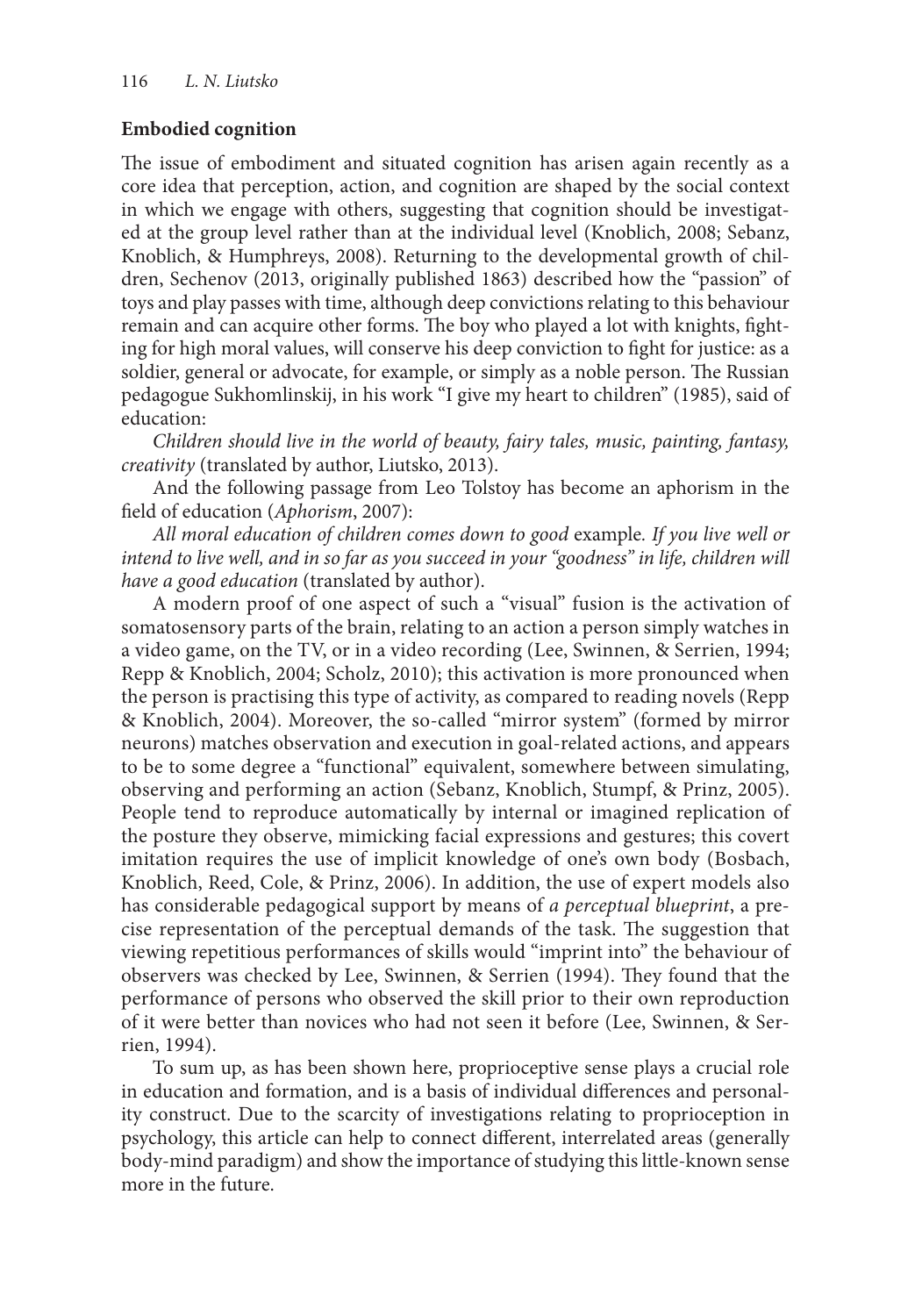#### **Acknowledgment**

I am thankful to the University of Barcelona for the scholarship provided for my research, and to Dr Tous for directing it.

#### **References**

- *Allport, G*. (2006). In Wikipedia. Retrieved September, 28, 2012, from http://ru.wikipedia.org/ wiki/%D0%9E%D0%BB%D0%BF%D0%BE%D1%80%D1%82,\_%D0%93%D0%BE%D1% 80%D0%B4%D0%BE%D0%BD [In Russian].
- *Aphorism.* (2007). Retrieved on-line October 20, 2012, from: http://www.aphorisme.ru/ comments/4226/?q=967&a=4226
- Arena, J., Sherman, R., Bruno, G., & Smith J. (1990). The relationship between situation stress and phantom limb pain: Cross-lagged correlation data from six month pain logs. *Journal of Psychosomatic Research*, 34(1), 71–77. doi: 10.1016/0022-3999(90)90009-S
- Barsalou, L. W. (2008). Grounded cognition. *Annu. Rev. Psychol.,* 59, 617–645. doi: 10.1146/annurev.psych.59.103006.093639
- Bohm, D. (2007). *Self, society and proprioception*. Retrieved October 5, 2012, from http://thinkg. net/david\_bohm/self\_society\_proprioception.html
- Bosbach, S., Knoblich, G., Reed, C. L., Cole, J. & Prinz, W. (2006). Body inversion effect without body sense: Insights from deafferentation. *Neuropsychologia*, 44, 2950–2958. doi: 10.1016/j. neuropsychologia.2006.06.018
- Botvinick, M. (2004). Probing the neural basis of body ownership. *Science*, 305(5685), 782–783. doi: 10.1126/science.1101836
- Corr, P. J. (2010). Automatic and Controlled Process in Behavioural Control: Implications for Personality Psychology. *Eur. J. Pers,* 24, 376–403. doi: 10.1002/per.779
- Enoka, R. M. (2002). *Neuromechanics of human movement*. USA: Human Kinetics.
- Goble, D. J., Noble, B. C., & Brown, S. H. (2010). Where was my arm again? Memory-based matching of proprioceptive targets is enhanced by increased target presentation time. *Neuroscience Letter*, 481(1), 54–58. Epub 2010 Jun 25. Retrieved from http://www.ncbi.nlm.nih. gov/pubmed/20600603
- Gray, J. A. (2004). *Consciousness: Creeping up on the hard problem.* Oxford: Oxford University Press.
- Ivannikov, V. A. (2010). *Osnovi psijologii. Kurs lekcij.*. [Bases of psychology. Series of lectures.] St.Petersburg: Piter.
- Juhel, J. & Neiger, H. (1993). The illusory movement sensation paradigm: Some personality correlates. *Personality and Individual Differences*, 14, 293–296. doi: 10.1016/0191-8869- (93)90210-T
- Kilteni, K., Normand, J.-M., Sanchez-Vives, M. V., & Slater, M. (2012). Extending body space in immersive virtual reality: A very long arm illusion. *PLoS ONE* 7(7): e40867. doi:10.1371/ journal.pone.0040867
- Knoblich, G. (2008). *Motor contributions to action perception*. In R. Klatzky, B. MacWhinney, & M. Behrmann (Eds.): Ebodiment, ego-Space, and action, The 34<sup>th</sup> Carnegie symposium on Cognition. New York: Psychology Press.
- Lackner, J. R. (1988). Some proprioceptive influences on the perceptual representation of body shape and orientation. *Brain:* 111, 281–297. doi: 10.1093/brain/111.2.281
- Lee, T. D., Swinnen, S.P., & Serrien, D.J. (1994). Cognitive effort and motor learning. *Quest,*  46(3), 328–344. doi: 10.1080/00336297.1994.10484130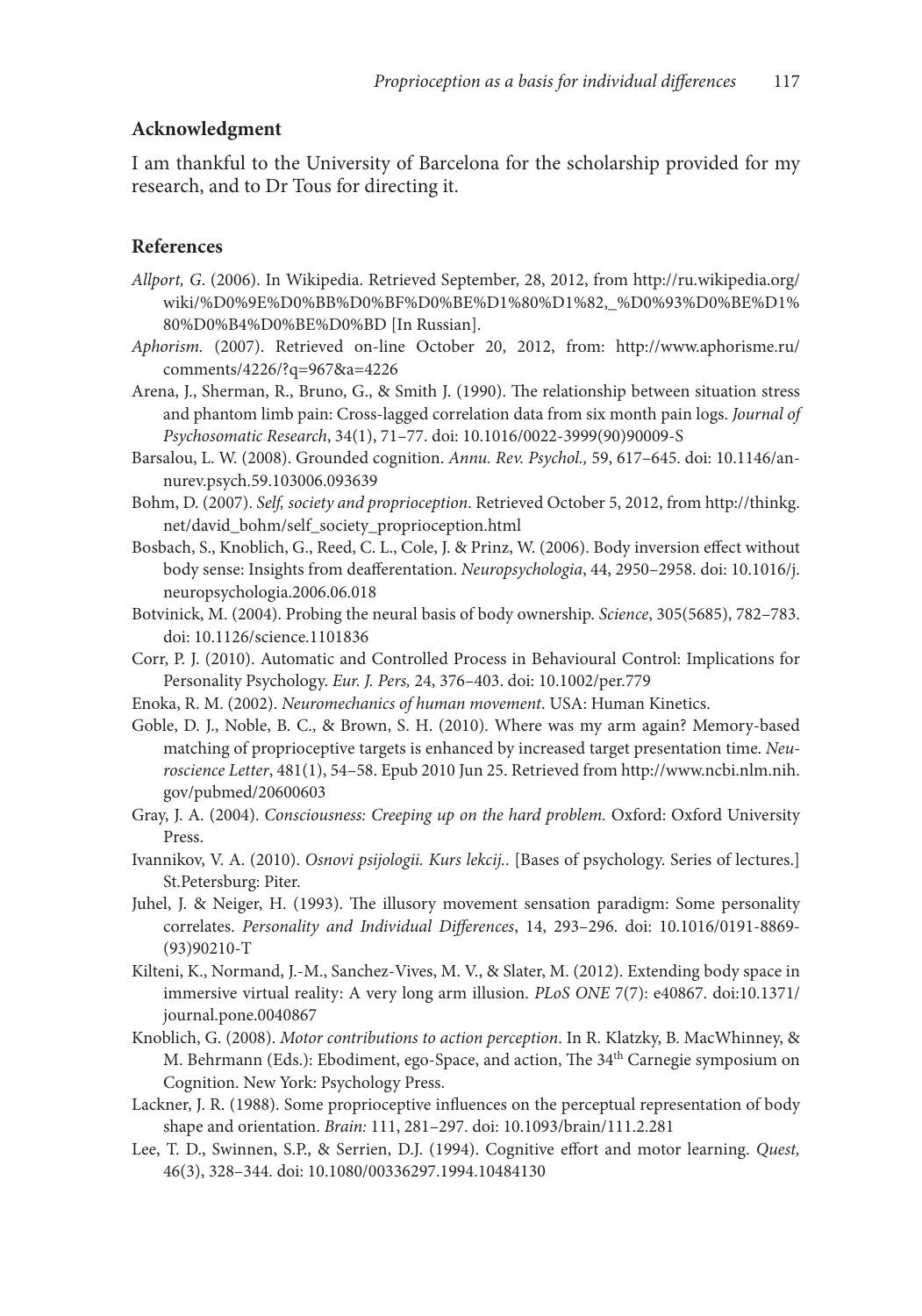- Leonov, A. A. & Lebedev, V. I. (1965). Ob orientacii cheloveka v kosmicheskom prostranstve [About human orientation in cosmic space]. *Kosmicheskie Issledovaniya* [Cosmic Research], 3(6).
- Leonov, A., Lebedev, V., Belitsky, B. (2001). *Space and time perception by the cosmonaut.* University Press of the Pacific.
- Liutsko, L. (2013, in press). *Age and sex differences in proprioception based on fine motor precision*. PhD dissertation (directed by Tous, J.M.). Barcelona: University of Barcelona.
- Longo, M. R., Kammers, M. P. M., Gomi, H., Tsakiris, M., & Haggand, P. (2009). Contraction of body representation induced by proprioceptive conflict, *Current Biology,* 19(17), 727–728. doi: 10.1016/j.cub.2009.07.024
- Luria, A. R. (1968). *The mind of mnemonist*. New York: Basic Books.
- Luria, A. R. (1972). *The man with a shattered world*. New York: Basic Books.
- Matthiews, P. B. C. (1982). Where does Sherrington's "muscular sense" originate? Muscles, corollary discharges? *Annual Review of Neuroscience*, 5, 189–218. doi: 10.1146/annurev. ne.05.030182.001201
- *Phantom limb.* (2009) In *Wikipedia*. Retrieved September 25, 2012, from http://en.wikipedia. org/wiki/Phantom\_limb
- *Proprioception*. (2007). In *New World Encyclopedia*. Retrieved Augost 25, 2012, from http:// www.newworldencyclopedia.org/entry/Proprioception
- Ramachandran, V.S., & Hirstein, W. (1998). The perception of phantom limbs. *Brain* 121: 1603– 1630. doi:10.1093/brain/121.9.1603 PMID 9762952
- Repp, B. H. & Knoblich, G. (2004). Perceiving action identity: How pianists recognize their own performances. *Psychol. Sci.,* 15, 604–609. doi: 10.1111/j.0956-7976.2004.00727.x
- Sacks, O. W. (1985). *The Man who Mistook his Wife for a Hat and Other Clinical Tales*. New York: Summit Books.
- Sebanz, N., Knoblich, G., & Humphreys, G. W. (2008). "Cognitive Ethology" for humans: Inconvenient truth or attentional deficit? *British Journal of Psychology,* 99, 347–350.
- Sebanz, N., Knoblich, G., Stumpf, L. & Prinz, W. (2005). Far from action-blind: Representation of others' actions in individuals with autism. *Cognitive Neuropsychology*, 22(3/4), 433–454. doi: 10.1080/02643290442000121
- Sechenov, I. M. (2013, originally published in 1863). *Refleksy golovnogo mozga: Popytka svesti sposob proishozhdenia psijogdenia psijicheskih yavenij na fisiologicheskie osnovy. S biografiej I. M. Sechenova* [The brain's reflexes: The attempt to bring the means of origin of psychic phenomena to the physiological basis. With biography of Sechenov. I.M.], 6th edition. Moscow: LIBROKOM.
- Sherrington, Ch. (1906). *The integrative action of the nervous System.* New Haven: Yale University Press. Reprinted 1947. Cambridge: Cambridge University Press.
- Schmidt, R. F. (1984). Somatoviceralnaia chuvstvitelnost [Somatovisceral sensitivity] *Fundamentals of Sensory Physiology*, 108–115.
- Scholz, W. (2010). *The phenomenology of movement: Action, proprioception, and embodied knowledge*. PhD thesis (directed by Prof Evan Fales), University of Iowa. Retrieved from http://ir.uiowa/etd/736
- Sukhomlinskij, V. A. (1985). Serdce otdayu detiam [*The heart give to children*]. Radzianska shkol.
- *The man who lost his body*. (1998). BBC documentary film, Retrieved on-line from: http://www. youtube.com/watch?v=FKxyJfE831Q
- Tous-Ral, J. M., & Liutsko, L. (2012). Quantified differences in hand drawing precision from exteroceptive (visual) and proprioceptive versus proprioceptive feedback only. In *Books of abstracts of Moscow International Congress dedicated to the 110th anniversary of A.R. Lu-*